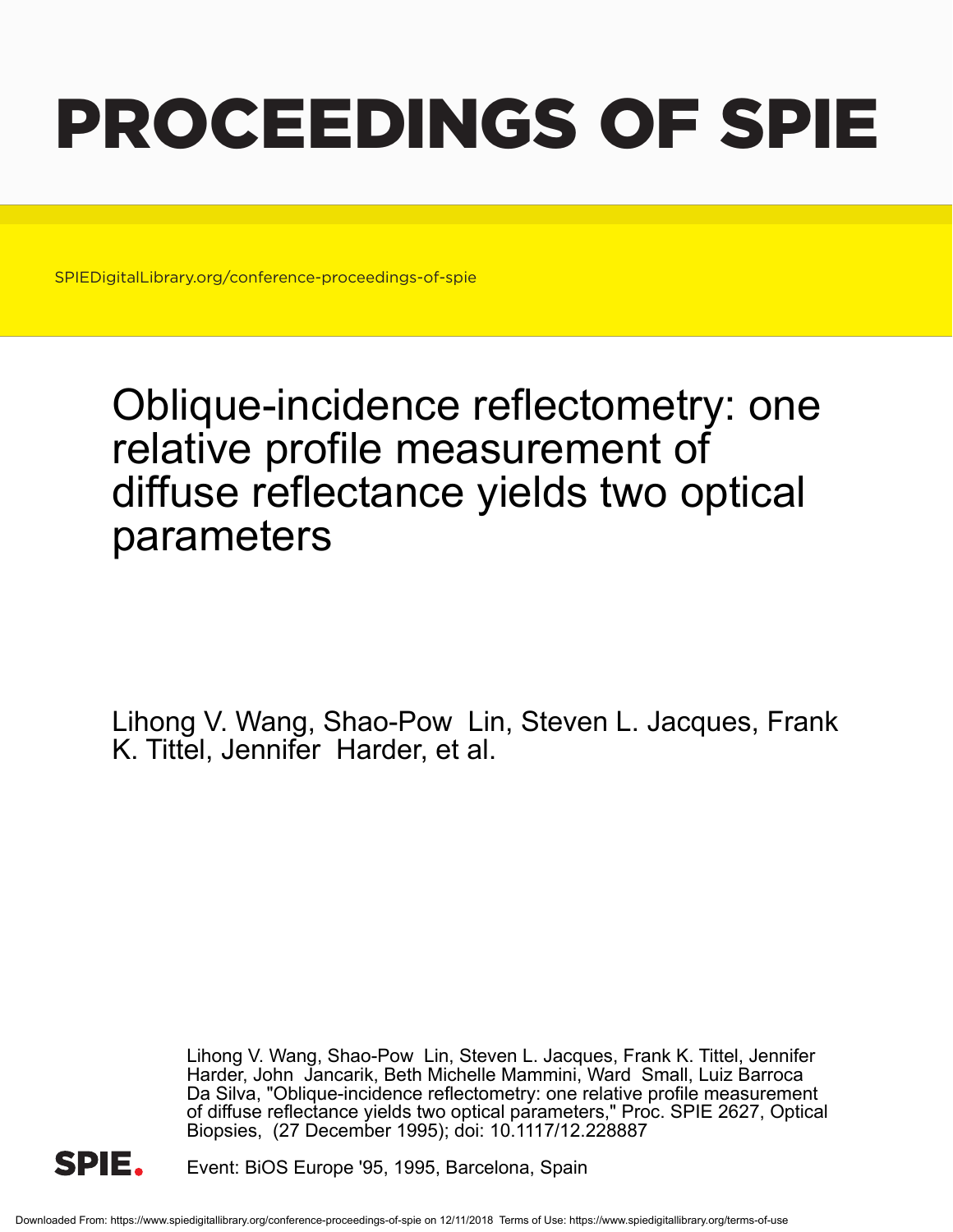# Oblique-Incidence Reflectometry: One Relative Profile Measurement of Diffuse Reflectance Yields Two Optical Parameters

Lihong Wang, Ph. D.  $(1)^*$ , Shao-Pow Lin, B. S.  $(1,2)$ Steven L. Jacques, Ph.D. (1), Frank K. Tittel, Ph. D. (2) Jennifer Harder, B. S. (3), John Jancarik, B. S. (3) Beth Mammini, B. S. (3), Ward Small, B. S. (3), Luiz Da Silva, Ph. D. (3)

(1) Laser Biology Research Laboratory University of Texas M. D. Anderson Cancer Center 1515 Holcombe Boulevard, Houston, Texas 77030, USA (2) Department of Electrical and Computer Engineering Rice University, Houston, Texas, USA (3) Laser Program, Lawrence Livermore National Laboratory Livermore, California, USA

#### Abstract

A new, simple and quick approach, oblique-incidence reflectometry, was used to measure the absorption and reduced scattering coefficients of a semi-infinite turbid medium. An obliquely incident light beam causes the center of the far diffuse reflectance to shift from the point of incidence, where the far diffuse reflectance refers to the diffuse reflectance that is several transport mean free paths away from the incident point. The amount of shift yields the diffusion constant by a simple formula, and the slope of the diffuse reflectance yields the attenuation coefficient. Only the relative profile of the diffuse reflectance is needed to deduce both optical parameters, which makes this method attractive in clinical settings because it does not require a stringent calibration for absolute quantity measurements. This method was tested theoretically by Monte Carlo simulations and experimentally by a reflectometer. Because this method can be used to measure optical properties of biological tissues quickly and requires on inexpensive equipment, it has potential clinical application to the diagnosis of disease or monitoring of treatments.

#### Key Words

Oblique incidence, reflectometry, optical properties, turbid media, biological tissues.

\* To whom correspondence should be addressed. Assistant Professor. Emails: lihong@laser.mda.uth.tmc.edu Phone: (713) 745-1742 Fax: (713) 792-3995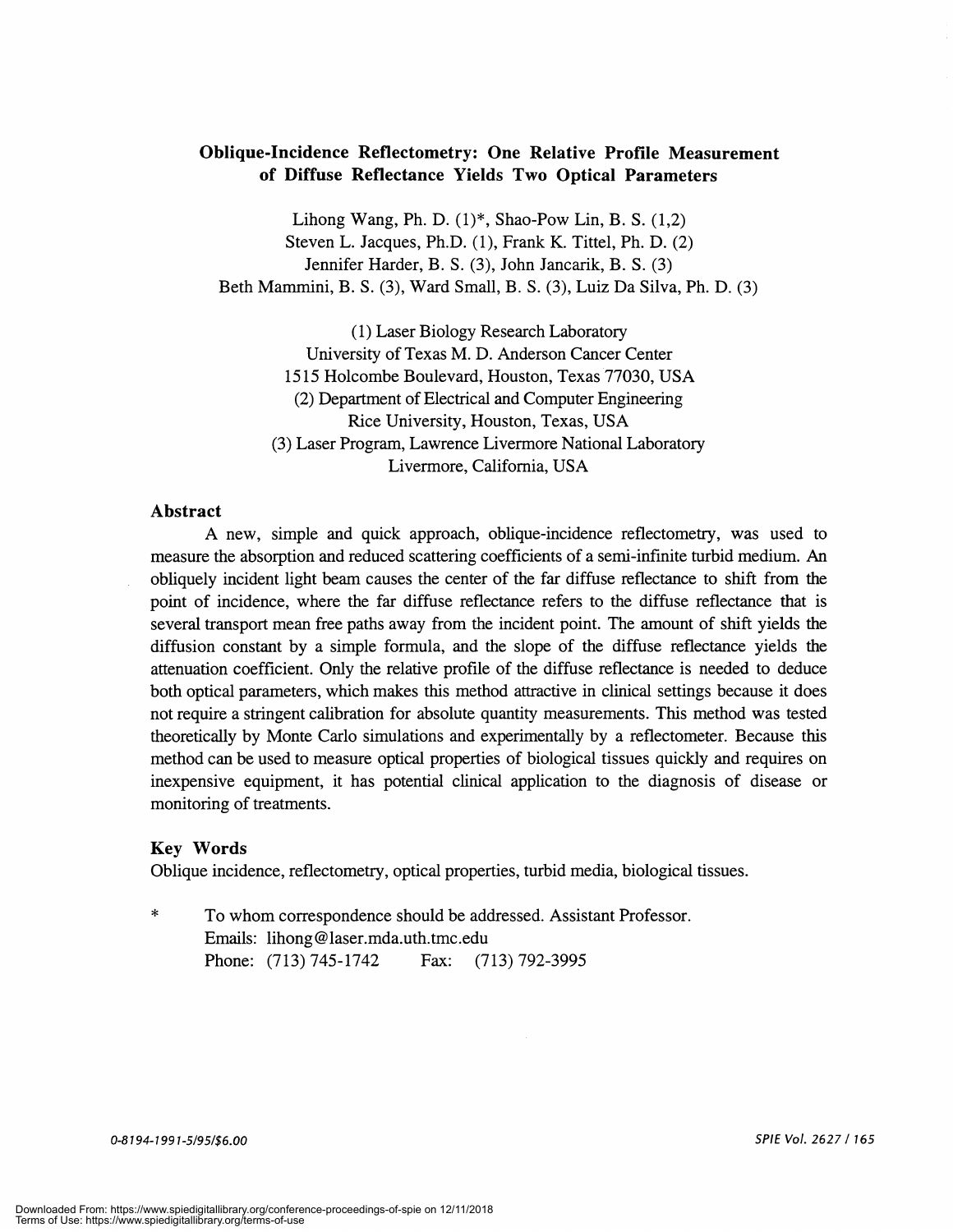### Introduction

In both diagnostic and therapeutic applications of lasers or other light sources in medicine, it is important to evaluate the optical properties of biological tissues, which are turbid media. The optical properties can be used to diagnose diseases, to measure tissue metabolic status, or to determine the dosage in therapeutic applications of lasers. Non-invasive, in vivo, real-time measurements of tissue optical properties, the absorption coefficient  $\mu_a$  and reduced scattering coefficient  $\mu$ , remain a challenge.

For simplicity, we will define the diffuse reflectance that is several transport mean free (mfp') away from the incident point of the laser beam as far diffuse reflectance. Conversely, we will define the diffuse reflectance that is within several mfp' away from the incident point of the laser beam as near diffuse reflectance. A typical diffuse reflectance profile of a laser beam normally incident upon a semi-infinite turbid medium,  $R(x)$ , is shown in Fig. 1. Monte Carlo<sup>1</sup> simulated diffuse reflectance is considered accurate, whereas the diffusion theory predicted diffuse reflectance is only accurate for the far diffuse reflectance.

The far diffuse reflectance becomes linear on a semi-logarithmic plot, and the slope of the diffuse reflectance is primarily determined by the effective attenuation coefficient,  $\mu_{\text{eff}}$ . If one measures the *relative* profile of the diffuse reflectance  $R(x)$ , the effective attenuation coefficient can be computed approximately using a relatively simple algorithm based on the



upon a semi-infinite turbid medium. The horizontal axis x is the distance between the observation point and the incident point of the laser beam on the surface. The computations were based on Monte Carlo simulation and diffusion theory. The optical properties of the turbid medium are index of refraction  $n = 1.0$ , absorption coefficient  $\mu_a = 0.1$  cm<sup>-1</sup>, scattering coefficient  $\mu_s = 100$  cm<sup>-1</sup>, and anisotropy g = 0.9.

166 ISPIE Vol. 2627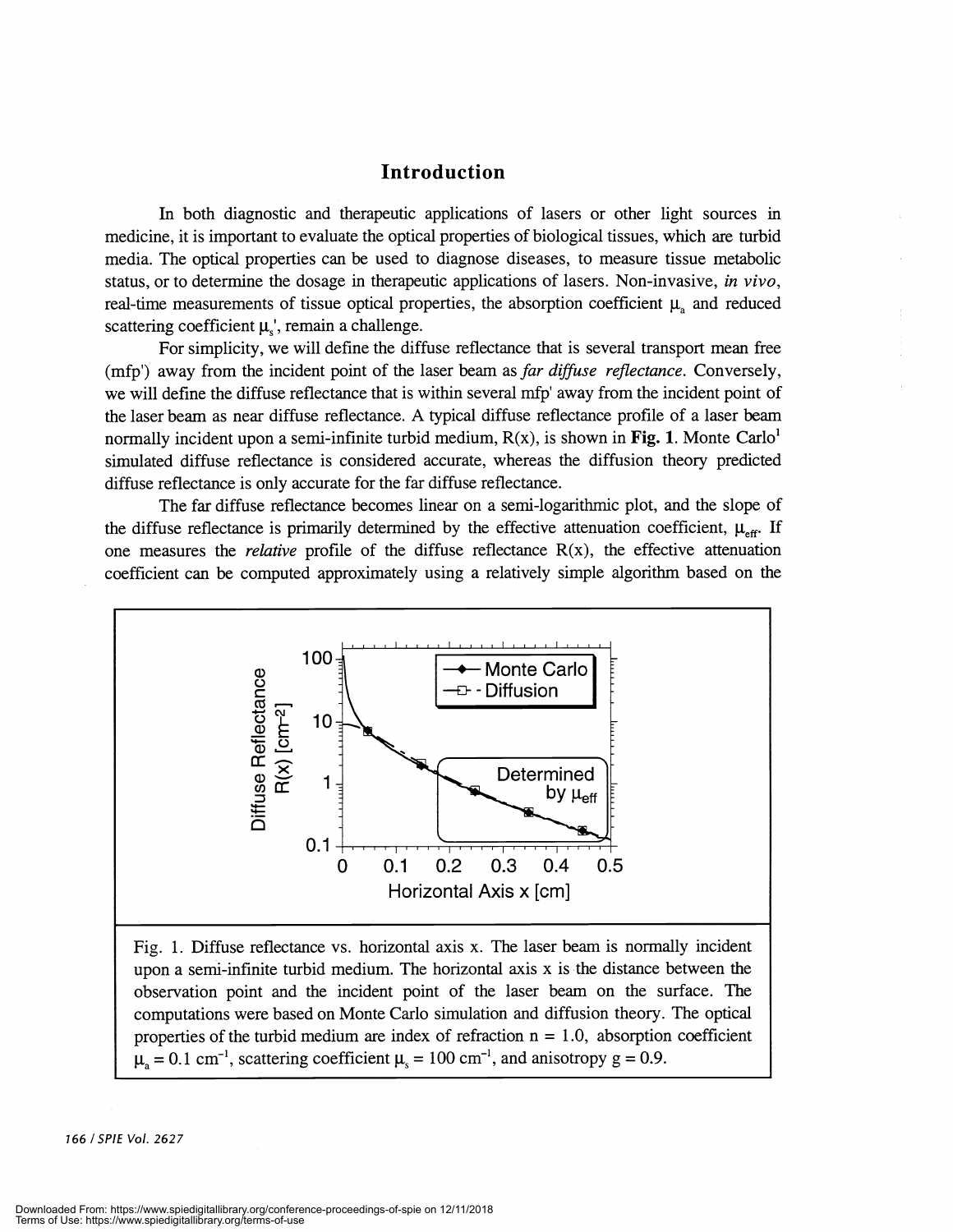slope of the reflectance.<sup>2</sup> If we wish to measure both absorption and reduced scattering coefficients, two independent parameters have to be determined. The near diffuse reflectance of the relative profile has to be used to determine another independent parameter, which creates a dilemma. No simple algorithm is available to deduce the second parameter from the near diffuse reflectance. Iterative algorithms based on Monte Carlo simulations will be time-consuming because Monte Carlo simulations are slow. Neural network may be used to solve the inverse problem after the network is trained on a set of Monte Carlo simulation results of various optical properties.<sup>2,3</sup> Once the neural network is trained, the inverse problem can be solved in real-time. However, the neural network approach involves a long training process.

Algorithms based on diffusion theory cannot use the near diffuse reflectance because of the inaccuracy of diffusion theory in the near region. If the absolute far diffuse reflectance is measured, the diffusion theory based algorithms can be used to deduce the second parameter using non-linear least squares fits of the far diffuse reflectance. However, in clinical settings it is much easier to measure the relative profile of diffuse reflectance than to measure the absolute profile.

Oblique-incidence reflectometry (Fig. 2) deduces diffusion constant very quickly and is independent of the laser beam size if (1) the laser beam has a predefined mirror symmetry and (2) the size of the beam is smaller than the distance between the measurement points and the center of the laser beam.<sup>4,5</sup> For example, a circular flat beam or a circular Gaussian beam



Fig. 2. Coordinate system and the lumped interaction approximation of the laser beam. The origin of the coordinate system is at the incident point of the light beam. In the figure,  $\alpha_i$  is the incident angle of the laser beam,  $\alpha_i$  is the refracted angle,  $\Delta x$  is the horizontal shift of the lumped interaction site from the incident point. The y-axis point outward from the paper. L<sub>s</sub> =  $1/(0.35 \mu_a + \mu_s)$ .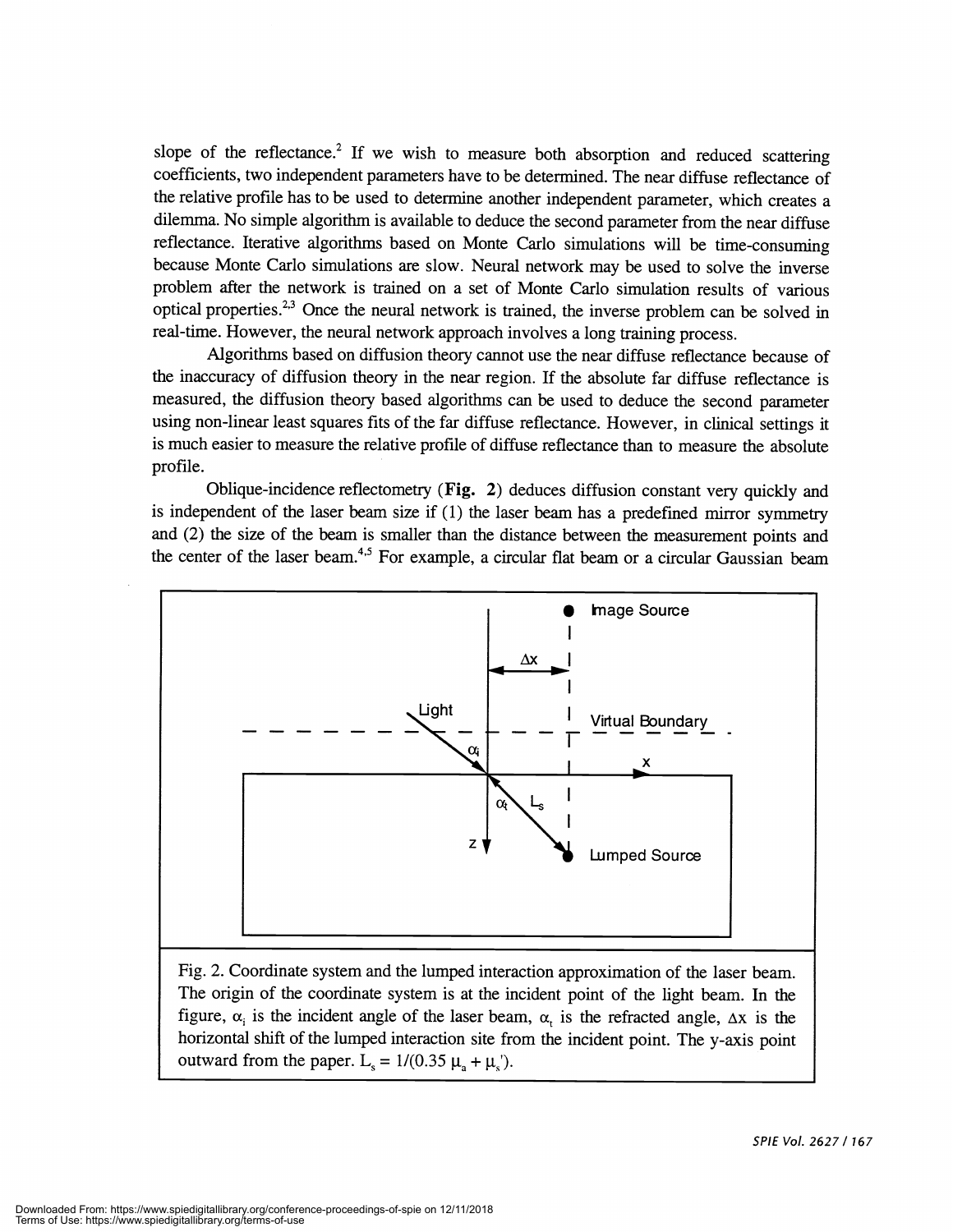has an elliptical spot on the medium surface when the beam is incident at an oblique angle. The mirror symmetry of this elliptical spot about its short axis allows the application of this method to measure  $\mu$ <sub>s</sub>'. The method was verified theoretically and experimentally.

The diffuse reflectance with the oblique incidence is shifted toward the  $+x$  direction. The amount of shift is computed by

$$
\Delta x = \frac{\sin(\alpha_i)}{n (0.35 \mu_a + \mu_s)} = \frac{\sin(\alpha_i)}{0.35 \mu_a + \mu_s}, \qquad (1)
$$

as derived in our previous publication.4

Here we will present more experimental results using an optical fiber probe to deduce two optical parameters: (1) the shift of far diffuse reflectance,  $\Delta x$ ; and (2) the effective attenuation coefficient,  $\mu_{\text{eff}}$ . Based on these two parameters, we can compute for the absorption and reduced scattering coefficients,  $\mu_a$  and  $\mu_s'$ .

#### Methods and Materials

#### Experimental

An oblique-incidence optical-fiber probe was built. The tips of eleven optical fibers were sanded at 45 degrees. One optical fiber was used as the source to deliver laser light (632.8 nm wavelength, He-Ne laser) to the turbid media, and the other ten were used as the detection fibers to collect light from the turbid media. The light from the detection fibers was measured using an optical power meter. The eleven fibers were bundled together in plastic to form a hand-held probe (Fig. 3). A thin layer of diffuser was added to each of the ten detection fibers. The distances between the detection fibers and the source fiber are listed in Table 1. Each detection fiber was then calibrated for its relative transmission of light.

| Table 1.11000 Comiguiation. |  |
|-----------------------------|--|
| Distance from Source (cm)   |  |
| $-0.800$                    |  |
| 0.224                       |  |
| 0.476                       |  |
| 0.735                       |  |
| 0.991                       |  |
| 1.245                       |  |
| 1.503                       |  |
| 1.747                       |  |
| 1.974                       |  |
| 2.265                       |  |
|                             |  |

Table 1. Probe configuration.

168 ISPIE Vol. 2627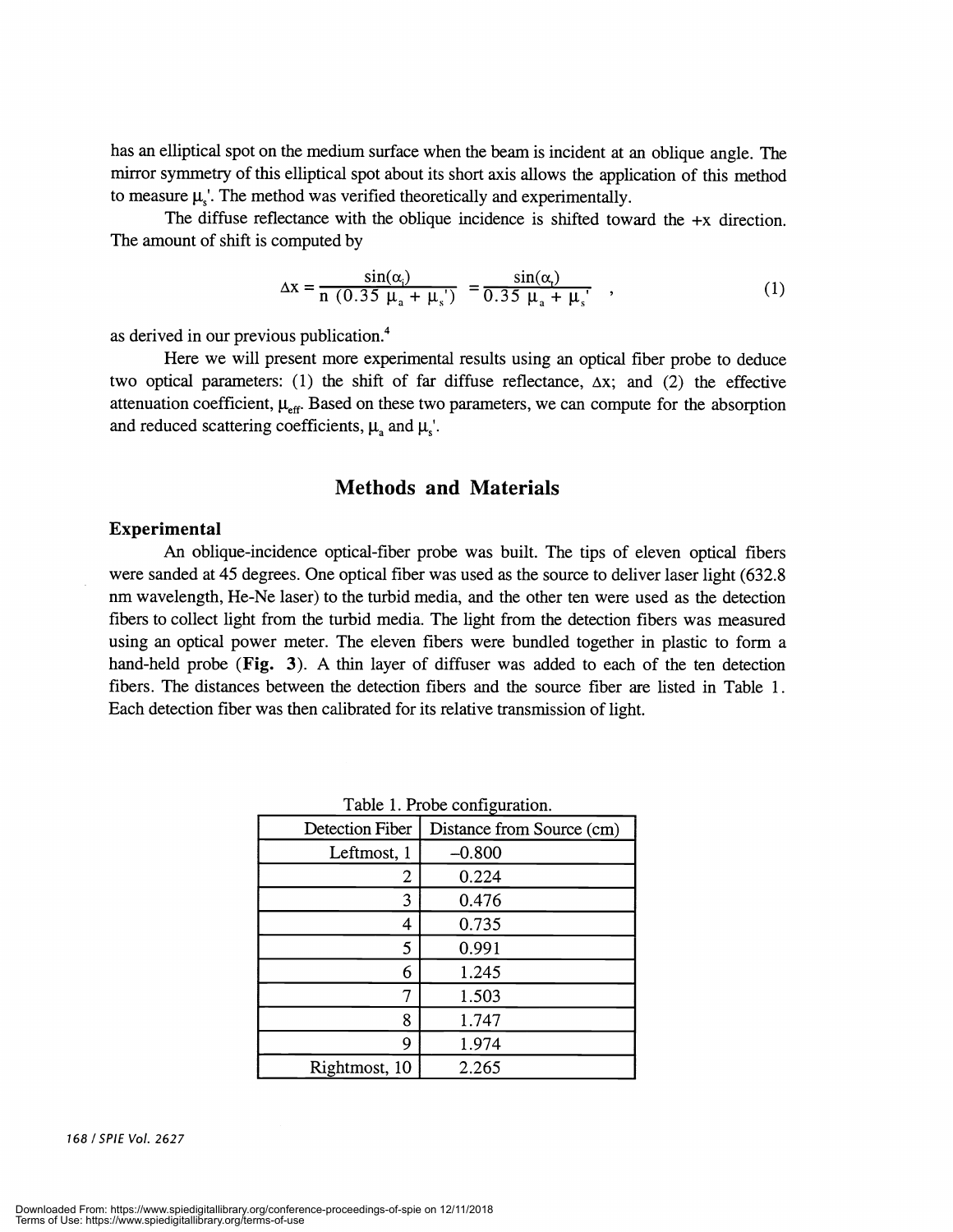

Fig. 3. An oblique-incidence optical fiber probe. One source fiber and ten detection fibers were bundled and encased to form a hand-held piece. The core diameter of the fibers was 600  $\mu$ m. The incident angle of the probe was 45°. The index of refraction of the fiber core was 1.46. The index of refraction of tissue phantom was 1.33. The angle of refraction in a liquid tissue phantom was computed to be 50.9°.

Turbid media simulating the optical properties of biological tissues (tissue phantoms) were made of water, Trypan blue dye, and polystyrene spheres. The Trypan blue dye was dominantly absorbing and had negligible scattering. The polystyrene spheres (899.5 nm diameter) were dominantly scattering and had little absorption. The absorption coefficient of the Trypan blue dye stock solution was measured using a spectrophotometer. The scattering anisotropy of the polystyrene spheres was computed using Mie theory,<sup>6</sup> and the scattering coefficient was obtained using a collimated transmission measurement.7 Different concentrations of the dye and the spheres can be mixed into water to make a solution of desired optical properties. The tissue phantom presented here has the following optical properties:  $\mu_a$  = 0.40 cm<sup>-1</sup>,  $\mu_s$  = 4.0 cm<sup>-1</sup>, and g = 0.914 at 632.8 nm wavelength.

#### **Theoretical**

Diffusion theory was used to fit the measured diffuse reflectance for the effective attenuation coefficient,  $\mu_{eff}$ , whereas the shift of diffuse reflectance,  $\Delta x$ , provided another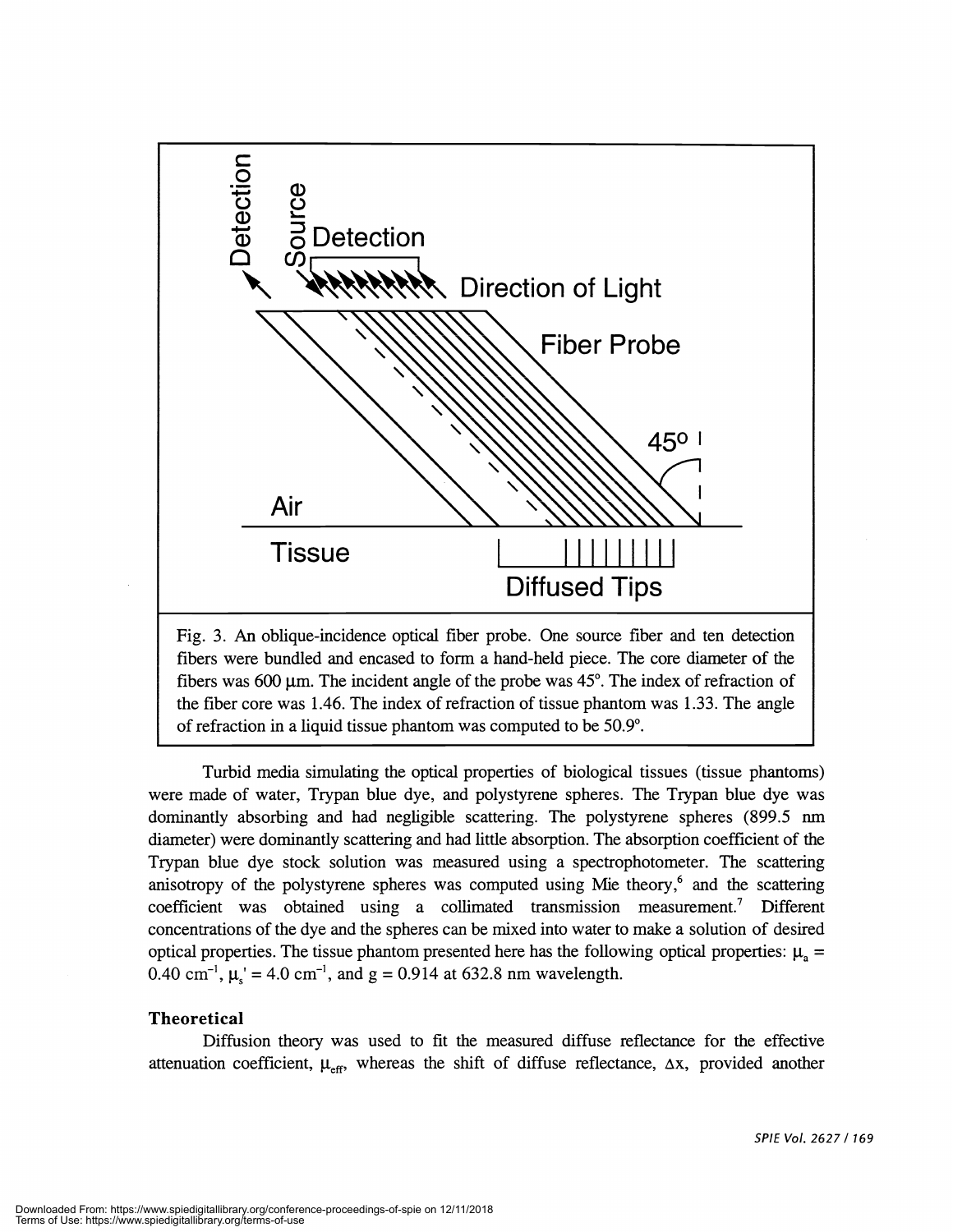equation (Eq. 1). The two equations were used to solve for the absorption and reduced scattering coefficients,  $\mu$  and  $\mu$ .

The diffusion theory is based on the extrapolated boundary condition and lumped interaction approximation of the incident light. <sup>8,9</sup> Traditionally, the lumped point source is placed a distance =  $1/(\mu_a + \mu_c)$  into turbid media from the entry point. However, Eq. 1 indicates that the source should be placed a distance =  $1/(0.35 \mu_a + \mu_s)$  from the entry point, instead. Therefore, the depth of the lumped source is

$$
\Delta z = \frac{\cos(\alpha_i)}{0.35 \mu_a + \mu_s} = \Delta x \ \text{ctan}(\alpha_i) \ . \tag{2}
$$

Similarly, we have found that the diffusion constant should be

$$
D = \frac{1}{3(0.35 \mu_a + \mu_s)} = \frac{\Delta x}{3 \sin(\alpha_t)} \approx \frac{1}{\mu_a + 3 \mu_s} \quad . \tag{3}
$$

Eq. 3 improves the accuracy of diffusion theory when compared with Monte Carlo simulations.<sup>10</sup>

First, the shift,  $\Delta x$ , was computed from the measured diffuse reflectance (Fig. 4). A Cprogram searched an interaction point on the right-hand side of the diffuse reflectance curve such that the diffuse reflectance at this point was equal to that of the leftmost data point. The mid-point between the intersection point and the leftmost data point yielded  $\Delta x$ .

Then, the following diffusion theory was used to fit for  $\mu_{\text{eff}}$  based on the Levenberg-Marquardt method, which is a non-linear least-squares fitting method.<sup>11</sup> The average internal reflection  $is^{12}$ 

$$
r_{i} = -1.440 \ n_{rel}^{-2} + 0.710 \ n_{rel}^{-1} + 0.668 + 0.0636 \ n_{rel} \ , \tag{4}
$$

where the relative refractive index,  $n_{rel}$ , is the ratio between the refractive indices of the turbid medium and ambient medium.

$$
A = (1 + r_i)/(1 - r_i) , \t\t(5)
$$

The distance between the virtual boundary and the surface of the turbid medium is

$$
z_{b} = 2 A D. \tag{6}
$$

The fluence on the virtual boundary is approximately zero. The distance between the observation point  $(x, 0, 0)$  and the lumped source  $(\Delta x, 0, \Delta z)$  is

$$
\rho_1 = \sqrt{(x - \Delta x)^2 + \Delta z^2} \tag{7}
$$

The distance between the observation point  $(x, 0, 0)$  and the image source  $(\Delta x, 0, -\Delta z - 2 z_b)$  is

170/SPIE Vol. 2627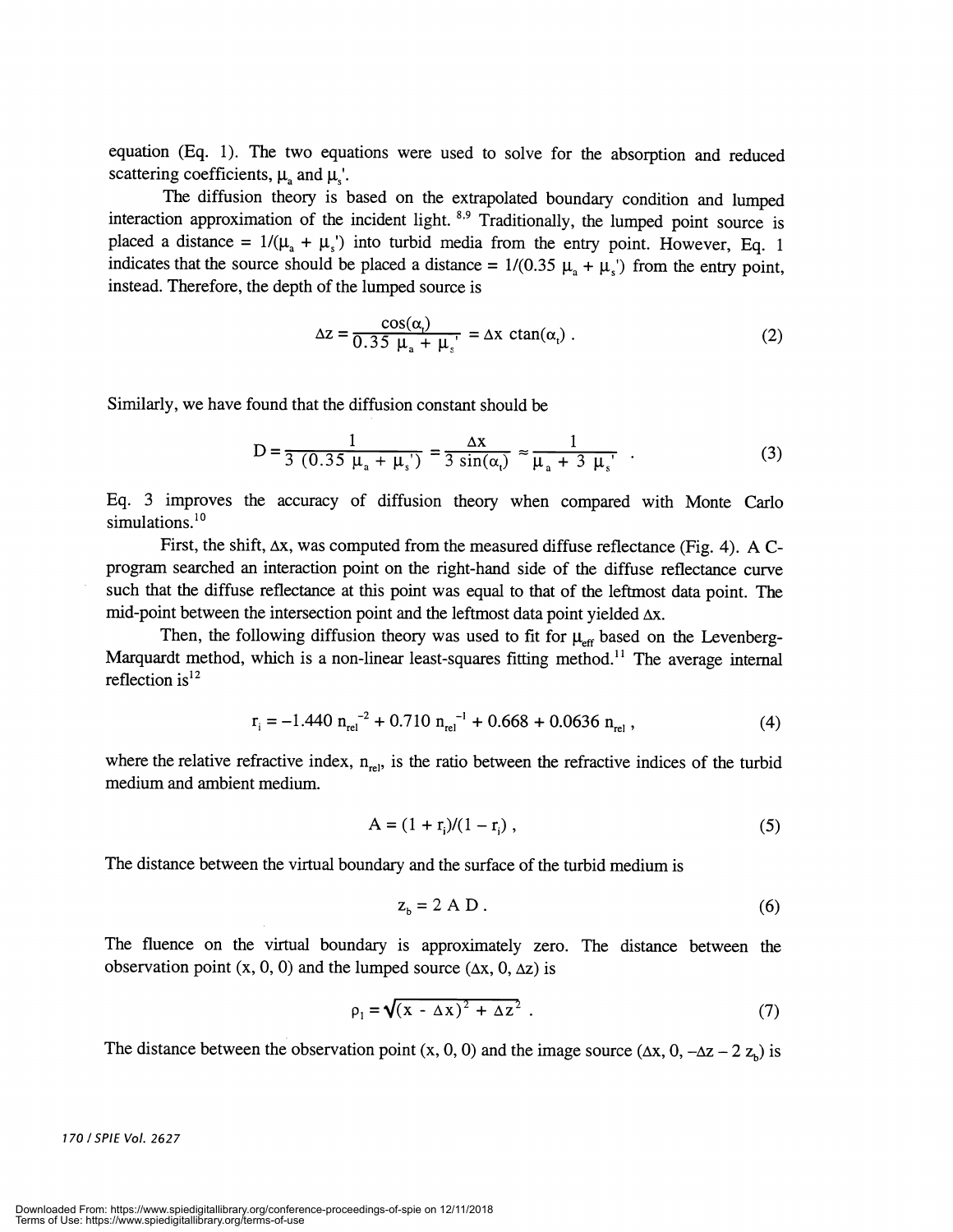$$
\rho_2 = \sqrt{(x - \Delta x)^2 + (\Delta z + 2 z_b)^2} \ . \tag{8}
$$

The diffuse reflectance is

$$
R(x) = \frac{\Delta z (1 + \mu_{eff} \rho_1) \exp(-\mu_{eff} \rho_1)}{4\pi \rho_1^3} + \frac{(\Delta z + 2 z_b) (1 + \mu_{eff} \rho_2) \exp(-\mu_{eff} \rho_2)}{4\pi \rho_2^3} \ . \tag{9}
$$

Because the measured data represent the relative profile of diffuse reflectance,  $k R(x)$  was used to fit for the effective attenuation coefficient, where k is a scaling factor. Because diffusion theory does not hold for  $|x| < 1$  mfp', any data experimental points falling into this region should be excluded from the fitting.

When  $\mu_{\text{eff}}$  was obtained from the curve fitting, Eq. 1 and the following equation were used to compute for  $\mu_a$  and  $\mu_s'$ .

$$
\mu_{\text{eff}} = \sqrt{\mu_a/D} = \sqrt{\frac{3 \sin(\alpha_t) \mu_a}{\Delta x}} \tag{10}
$$

or

$$
\mu_{a} = \frac{\mu_{eff}^{2} \Delta x}{3 \sin(\alpha_{t})}.
$$
\n(11)

and

$$
\mu_s' = \frac{\sin(\alpha_t)}{\Delta x} - 0.35 \mu_a \,. \tag{12}
$$

# Results

A measured diffuse reflectance curve was fitted using the above theory (Fig. 4). The fitted results were compared with the expected values based on the optical properties of the tissue phantom (Table 2). The relative errors were below 10%. The non-linear least-squares fit

Table 2. Comparison between measured and expected results.

| Parameter                            | Expected | Fitted | <b>Relative Error</b> |
|--------------------------------------|----------|--------|-----------------------|
| $\Delta x$ (cm)                      | 0.187    | 0.204  | 8.6%                  |
| $\mu_{\rm eff}$ (cm <sup>-1</sup> )  | 2.229    | 2.118  | $-5.0\%$              |
| $\mu_{a}$ (cm <sup>-1</sup> )        | 0.40     | 0.392  | $-2.0\%$              |
| $\mu_s^{\prime}$ (cm <sup>-1</sup> ) | 4.0      | 3.675  | $-8.1%$               |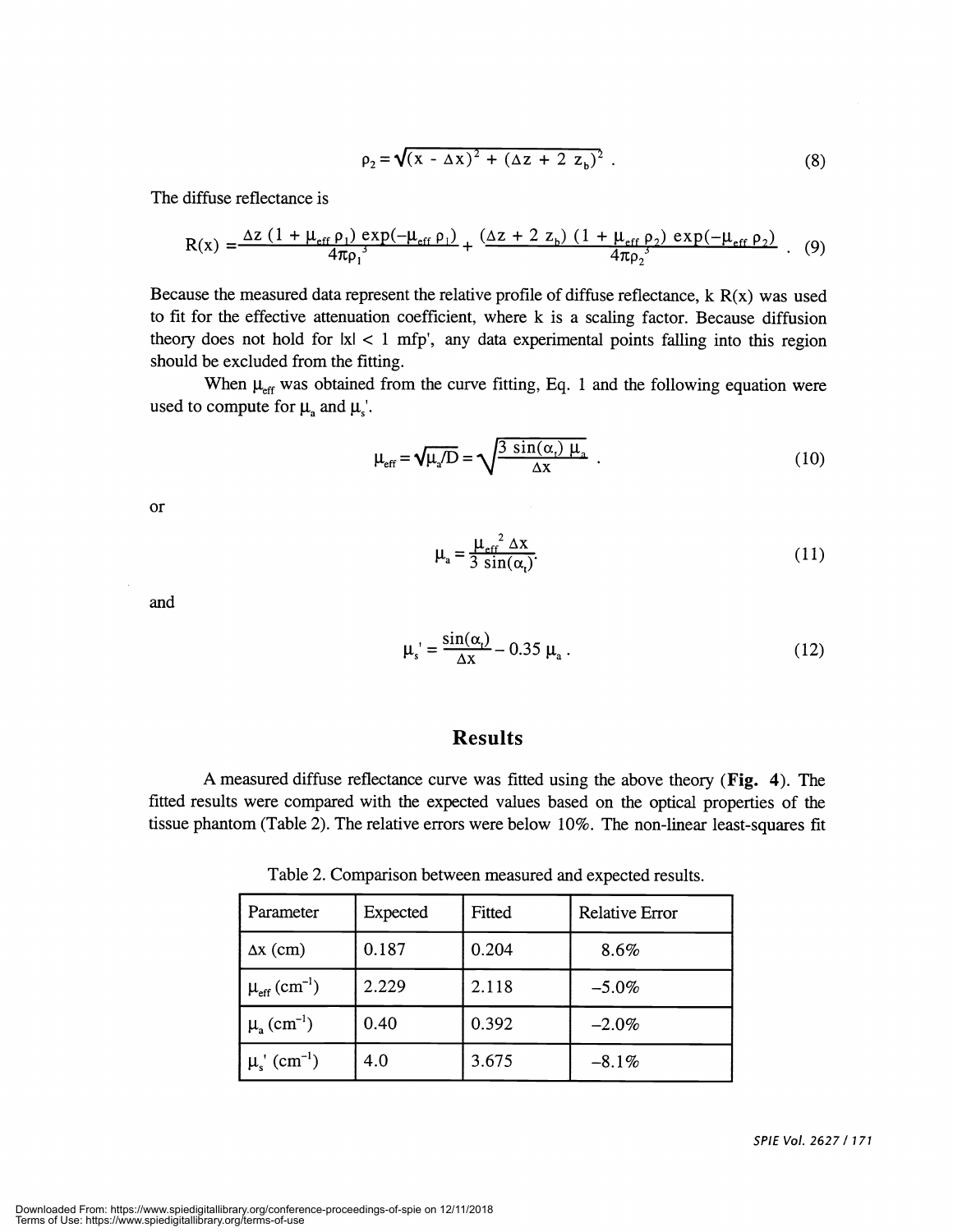

took <0.1 sec on a Sun SPARCstation 2 computer. A refractive-index-matched boundary condition was used for the fitting.

# Discussion and Conclusions

The boundary condition that was used for the curve fitting was refractive-index matched. The refractive indices of both the ambient medium and the turbid medium were set to 1.33, which is the refractive index of water. The surface of the turbid medium was partially exposed to air and partially exposed to the probe. It is inappropriate to use the refractive index of either air  $(1.0)$  or probe material  $(1.45,$  plastic) for the ambient medium. Before a better solution becomes available, we used 1 .33 as the refractive index of the ambient medium. The fitted results seemed to be in good agreement with the expected results maybe partly because 1 .33 was between 1.0 and 1.45.

The optical probe based on oblique-incidence reflectometry allows us to quickly measure both absorption and reduced scattering coefficients of turbid media. The shift of the diffuse reflectance with respect to the light entry point is sensitive to the diffusion constant. The slope of the diffuse reflectance is sensitive to the effective attenuation coefficient. Therefore,

172 ISPIE Vol. 2627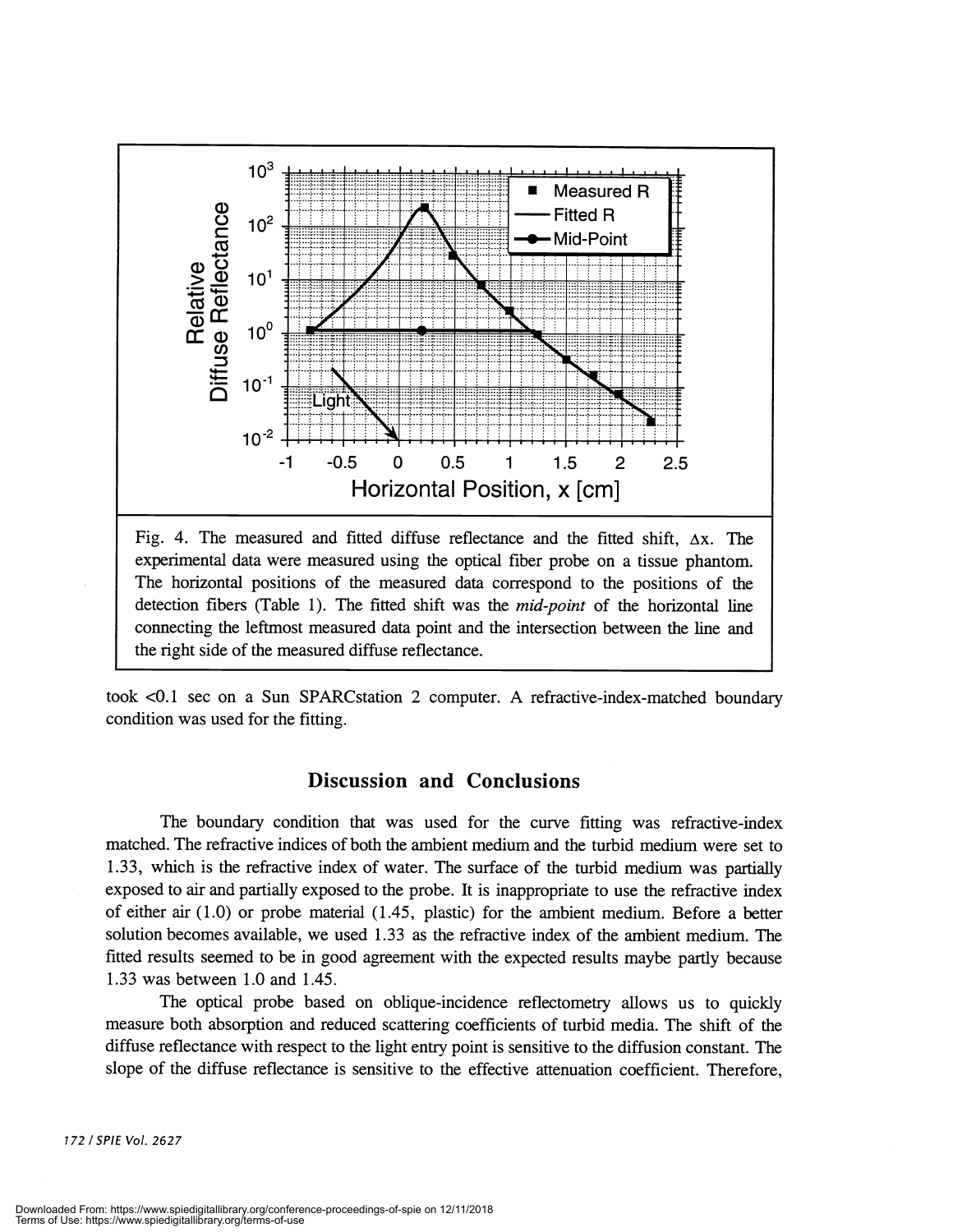these two parameters ( $\mu_a$  and  $\mu_s$ ) can measured using the *relative profile* of the diffuse reflectance with oblique-incident light.

We are extending the current probe to a multi-wavelength probe, which is able to measure the optical properties of turbid media at multiple wavelengths simultaneously. A filtered arc-lamp will be the light source. The white light collected by the detection fibers will be expanded spectrally through a spectrograph and then projected onto a CCD matrix. One dimension of the CCD matrix represents the spatial information of the diffuse reflectance, while the other the spectral information. The above procedure will be used to compute the optical properties at each wavelength rapidly.

#### Acknowledgment

The project was sponsored in part by The Whitaker Foundation, Air Force Office of Scientific Research grant F49620-93-l-0298DEF, Department of Energy grant DE-FGO5- 9 1ER6 1226, and National Institutes of Health grant R29-HL45045.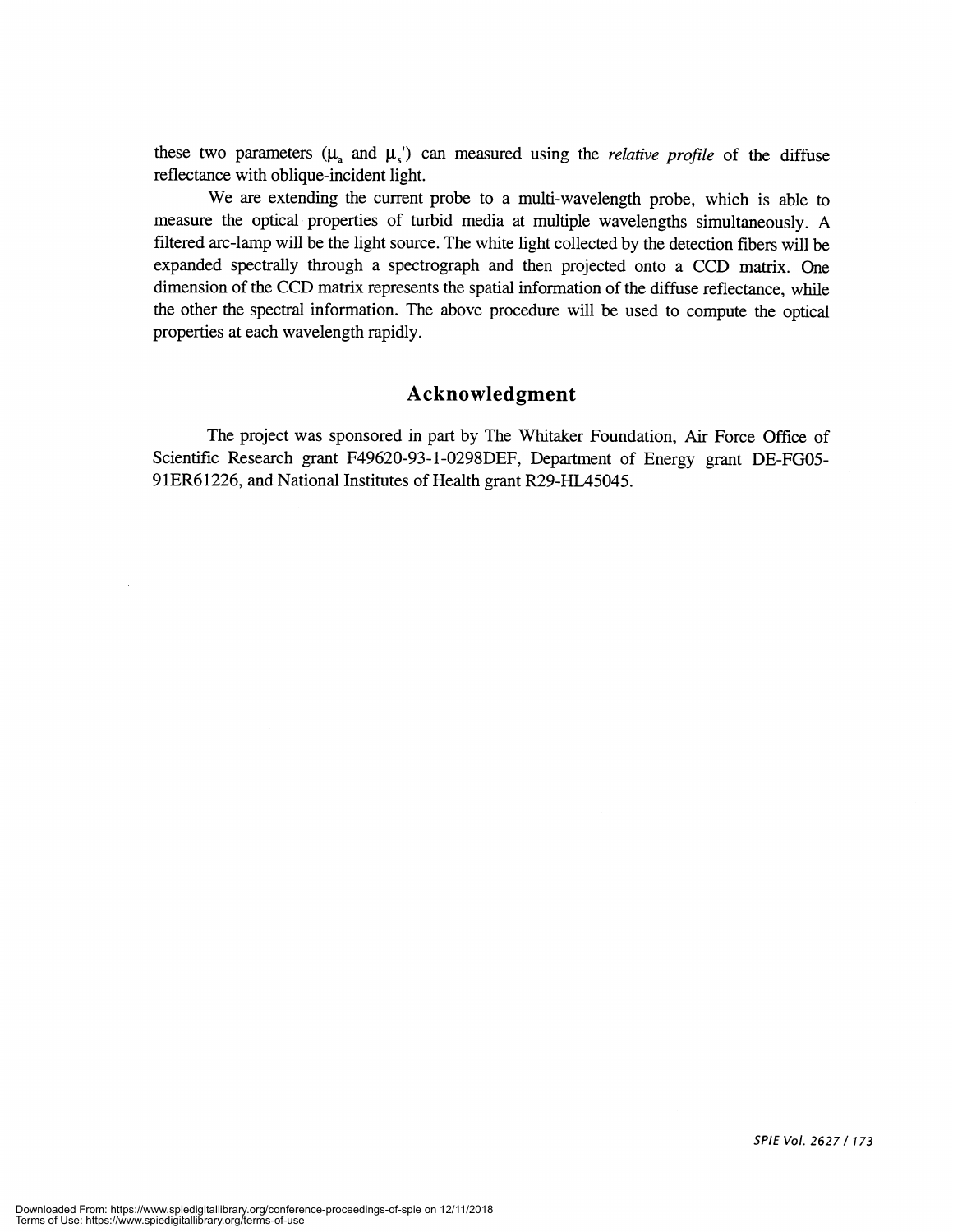# **GLOSSARY**

| Absorption coefficient                                                    | The probability of photon absorption per unit infinitesimal                                                                                                                                                                                                                   |  |  |
|---------------------------------------------------------------------------|-------------------------------------------------------------------------------------------------------------------------------------------------------------------------------------------------------------------------------------------------------------------------------|--|--|
| $[\mu_{\rm a}, \, \rm cm^{-1}]$                                           | pathlength.                                                                                                                                                                                                                                                                   |  |  |
| Anisotropy [g]                                                            | The average of the cosine value of the deflection angle by single<br>scattering.                                                                                                                                                                                              |  |  |
| Diffusion constant                                                        | Linking the gradient of light fluence, $\nabla \phi$ , and light current, F,                                                                                                                                                                                                  |  |  |
| [D, cm]                                                                   | (Fick's law), i.e., $F = -D \nabla \phi$ .                                                                                                                                                                                                                                    |  |  |
| <b>Effective attenuation</b>                                              | The decay constant of light fluence far away from light source.                                                                                                                                                                                                               |  |  |
| coefficient $[\mu_{eff}, \text{cm}^{-1}]$                                 | $\mu_{\text{eff}} = \sqrt{3 \mu_{\text{s}}/D}$ .                                                                                                                                                                                                                              |  |  |
| Interaction coefficient<br>$[\mu_{\nu}, \text{ cm}^{-1}]$                 | The probability of photon interaction per unit infinitesimal<br>pathlength, where the interaction includes both absorption and<br>scattering. $\mu_{t} = \mu_{a} + \mu_{s}$ . Sometimes, it is also called total<br>interaction coefficient or total attenuation coefficient. |  |  |
| Mean free path [mfp]                                                      | The mean pathlength between interactions, which is $1/\mu$ .                                                                                                                                                                                                                  |  |  |
| Penetration depth [δ,                                                     | $\delta = 1/\mu_{\rm eff}$ . It represents decay constant of the light fluence far from                                                                                                                                                                                       |  |  |
| cm]                                                                       | the source.                                                                                                                                                                                                                                                                   |  |  |
| Reduced scattering                                                        | $\mu$ <sub>s</sub> ' = $\mu$ <sub>s</sub> (1 – g). Sometimes, it is also called transport scattering                                                                                                                                                                          |  |  |
| coefficient $[\mu_s, \text{cm}^{-1}]$                                     | coefficient.                                                                                                                                                                                                                                                                  |  |  |
| Scattering coefficient                                                    | The probability of photon scattering per unit infinitesimal                                                                                                                                                                                                                   |  |  |
| [ $\mu_s$ , cm <sup>-1</sup> ]                                            | pathlength.                                                                                                                                                                                                                                                                   |  |  |
| Transport interaction<br>coefficient $[\mu_{t}^{\prime}, \text{cm}^{-1}]$ | $\mu_i' = \mu_a + \mu_s'.$                                                                                                                                                                                                                                                    |  |  |
| Transport mean free<br>path [mfp']                                        | $1/\mu$ .                                                                                                                                                                                                                                                                     |  |  |

174 /SP!E Vol. 2627